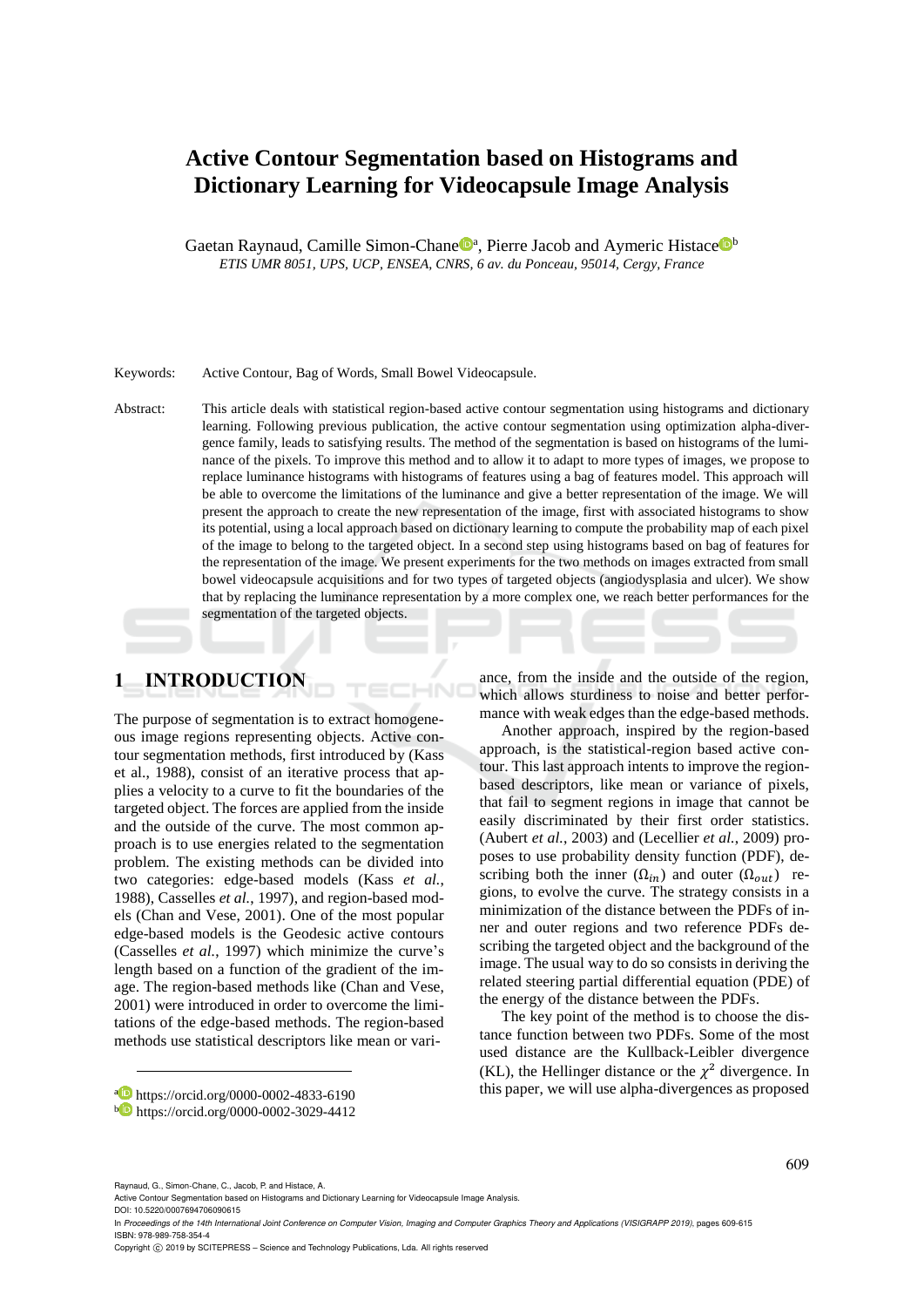by (Meziou *et al.*, 2011). The alpha-divergence between two PDFs  $p_1$  and  $p_2$  is given by Eq. (1):

$$
D_{\alpha}(p_1 \| p_2, \Omega) = \int_{\Omega} \varphi_{\alpha}(p_1, p_2, \lambda) d\lambda \tag{1}
$$

with  $\varphi_\alpha(p_1, p_2, \lambda) =$ 

$$
\frac{\alpha p_1 + (1 - \alpha)p_2 - p_1^{\alpha} p_2^{1-\alpha}}{\alpha(1-\alpha)}
$$
 (2)

In the case of the alpha-divergence between the two PDFs of the inner and outer regions, the corresponding energy *J* is given by Eq. (3):

$$
J(\Gamma, \Omega_{in}, \Omega_{out}) = \int_{\Re} \varphi_{\alpha}(p_{in}, p_{ref\_in}, \lambda) d\lambda
$$
  
+ 
$$
\int_{\Re} \varphi_{\alpha}(p_{out}, p_{ref\_out}, \lambda) d\lambda + \beta \int_{\Gamma} ds
$$
 (3)

where  $\Gamma$  is the boundary between  $\Omega_{in}$  and  $\Omega_{out}$ ,  $\varphi_{\alpha}$  is the alpha-divergence between the two PDFs, the last term is the regularization of the contour with  $\beta$  being a positive constant. The PDFs are calculated using Parzen window approach.

Calculating the Euler derivative of (3), leads to evolution equation (4) of  $\Gamma$ :

$$
\frac{\partial \Gamma}{\partial t} = [D(\Omega_{in}) - D(\Omega_{out}) + C(\Omega_{out}) - C(\Omega_{in})
$$
  
+ 
$$
\frac{1}{|\Omega_{in}|} \partial_1 \varphi_{in} (p_{in}, p_{ref\_in}, \lambda) * g_{\sigma} (I(\mathbf{x}))
$$
  
- 
$$
\frac{1}{|\Omega_{out}|} \partial_1 \varphi_{out} (p_{out}, p_{ref\_out}, \lambda) * g_{\sigma} (I(\mathbf{x}))
$$
  
+ 
$$
\beta | N
$$

With

$$
\begin{cases}\nD(\Omega_i) = \int_{\Omega_i} \varphi(p_i, p_{ref\_i}, \lambda) d\lambda \\
C(\Omega_i) = \int_{\Omega_i} \partial_1 \varphi(p_i, p_{ref\_i}, \lambda) p_i d\lambda \\
i = \{in, out\}\n\end{cases}
$$
\n(5)

In (4) and (5),  $\partial_1 \varphi$  denotes the first order derivative of φ function with respect to the estimated PDFs,  $g_{\sigma}$  is the Gaussian kernel (with standard-deviation  $\sigma$ ) used in estimation of the PDFs of the two regions, **I(x)** is the statistical function representing the segmented image at the pixel x, and **N** the inward local normal vector of the moving curve  $\Gamma$ .

In this article, the optimization of the  $\varphi$  function is not the main purpose; a method to do so is presented in (Meziou *et al.*, 2014). As a consequence, we use the  $\alpha$  parameter as a constant of  $\frac{1}{2}$ , leading the alpha-divergence to correspond to:

$$
D_{\tfrac{1}{2}}(\Omega)=2D_{Hellinger}(\Omega)
$$

In fact, we propose a method to improve the statistical-region based active contour used in (Meziou *et al.*, 2014) in which the histogram used for the statistical representation, only takes into account the statistical luminance distribution of the data in the image. This paper proposes to replace the luminance by more complex representation and to use bags of features histograms as statistical representation.

The paper is organized as follow: In section 2, we begin by introducing the bags of features method, how to create them, and show some results. Then section 3 presents how we can use this approach to improve the statistical-region based method and the results on medicals images related to gastrointestinal image extracted from small-bowel videocapsules acquisition. Finally, section 4 concludes the paper.

## **2 LOCAL PROBABILITY USING DICTIONARY LEARNING**

### **2.1 Method**

In this section, we want to test if a bag-of-features approach can be a promising idea and if it can be fruitfully used in the context of histogram-based approach.

The alpha-divergence method previously intro-The alpha-divergence method previously intro-<br>duced is based on histograms analysis to perform the segmentation. however as mentioned before the luminance histogram can be not discriminating enough for complex segmentation task where usual hypothesis (Gaussian distribution) are not fulfilled. Thus, it could be interesting to look for another way to represent the statistical information of the image; the closest method of the classic luminance histograms being the bag of words, we investigated this approach. To represent an image as a bag of words model, we need first to define the *words* that will form the *dictionary*, that is to say, the patterns that will embed the most representative statistical properties of the objects to segment in a further step. A good descriptor for those words is the Scale-invariant feature transform (SIFT) descriptor for instance. These descriptors will allow to get the interest (or most saillant) points inside the image. Considering those extracted interest points, we can use the SIFT descriptor, to describe interest areas around them that will be used for the bag of features dictionary.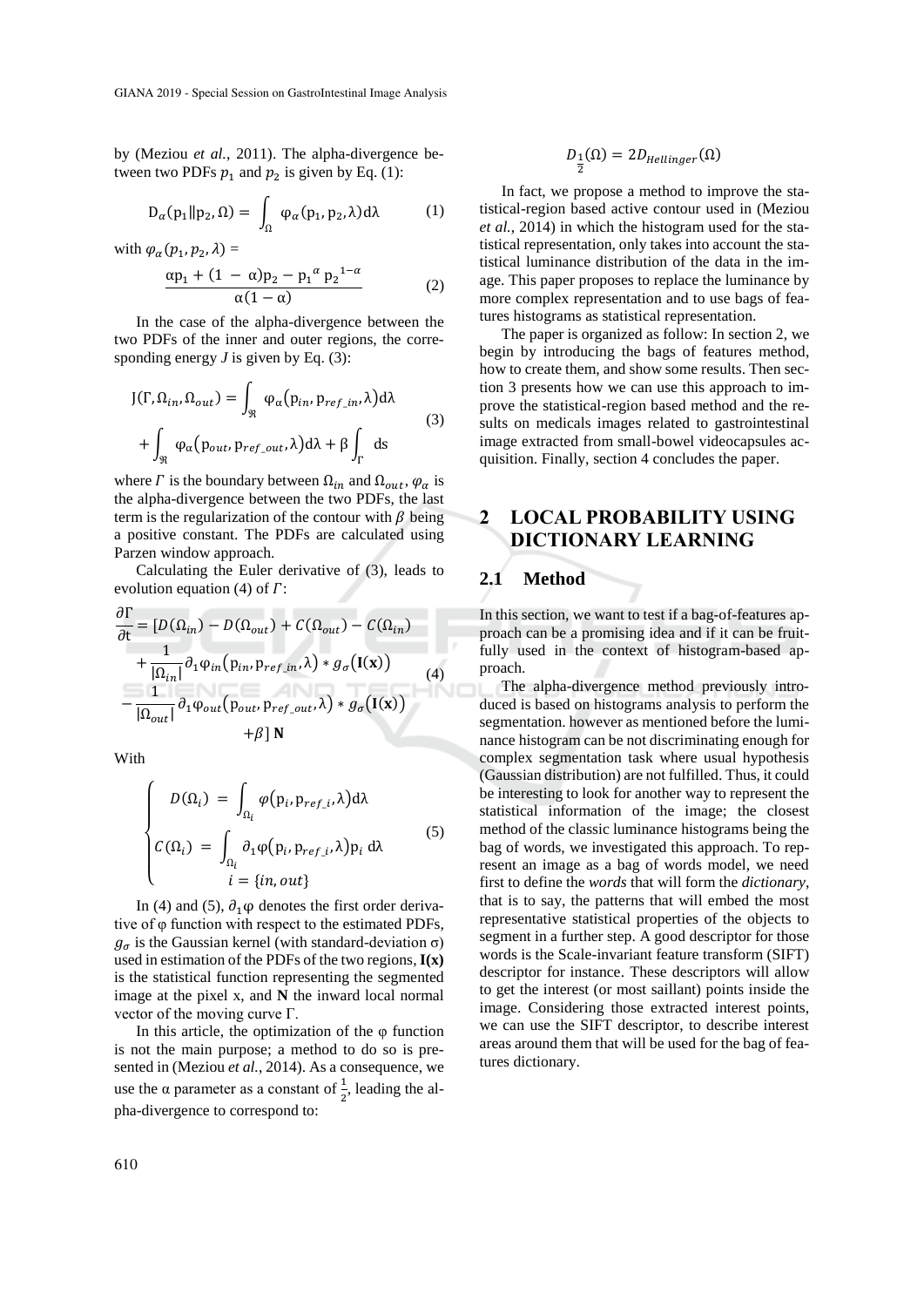

Figure 1: First method consists as a k-means clustering of all the SIFT descriptors extracted from patches containing the type of pathology which are targeted (learning step). In a second step, the learned SVM classifier is computed on the overall test image (sliding window strategy) whih is converted into a probability map using the SVM classification score obtained.

The next step consists in creating the dictionary itself using the all set of SIFT descriptors obtained from the images. In that purpose, we use the classic kmeans clustering over the descriptors to perform the classification and obtain the most representative features of the images, which will be the words of the dictionary.

In this section, we want first to evaluate if dictionary learning and bag of features are of related interest for image segmentation. To do so, an interesting idea is to have a classifier that can tell if a histogram of features transposed into the bag of features basis may properly describe an image which belongs to the class of object we want to segment. To achieve so, a twoclasses Support Vector Machine (SVM) classifier is a good option because it will provide the class an image belongs to, the targeted object or not, and can gives a score of this classification based on the loss function. This score will be used to have the probability of the image to be part of the targeted object. The all processing scheme leading to the energy map that will be used for active contour segmentation is shown in Fig.1.

At last we associate the heat map with the gray scale image to generate a weighted gray scale image and do the active contour segmentation on the new image coming from this association using the maximization of alpha-divergence, detailed in (Meziou *et al*., 2012).

#### **2.2 Experiments**

In this paper, we worked on small-bowel videocapsule images with a focus on two types of lesions: vascular lesions (angiodysplasia) and inflammatory lesions (including ulcers). The image set we have contains 600 images of angiodysplasia and 450 images of ulcer. It is a part of the CAD-CAP database (Computer-Assisted Detection in Capsule) presented in (Leenhardt et al., 2019). All the images have an associated mask, which is the ground truth manually segmented by physicians and that is used to generate a set of patches containing the pathology (Fig. 2). An equivalent set of negative patches is randomly created by taking square area which does not overlap the ground truth. For all the methods presented in this paper, we used 80% of the patches set as a learning base and kept 20% for the validation process, that is to say to evaluate if the dictionary and SVM classifier leads to a good classification of the testing database. The active contour segmentation process using the learned dictionary is evaluated on two specific images that were not used in the learning process nor in the testing.



Figure 2: Left: Example of an angiodysplasia image used for testing. Right: The image with the associated mask.

In Fig. 3 and Fig. 4 are shown segmentation results obtained with the classic histogram-based approach of (Meziou et al., 2014). For this segmentation, we choose an initialization of the active contour as a circle inside the targeted object. The segmentation process is designed to work with a detector that can certify the presence of the targeted object and gives an approximate location of it, like the detector proposed in (Angermann et al., 2016). So, the location returned will be used as the center of the initialization circle for the segmentation process.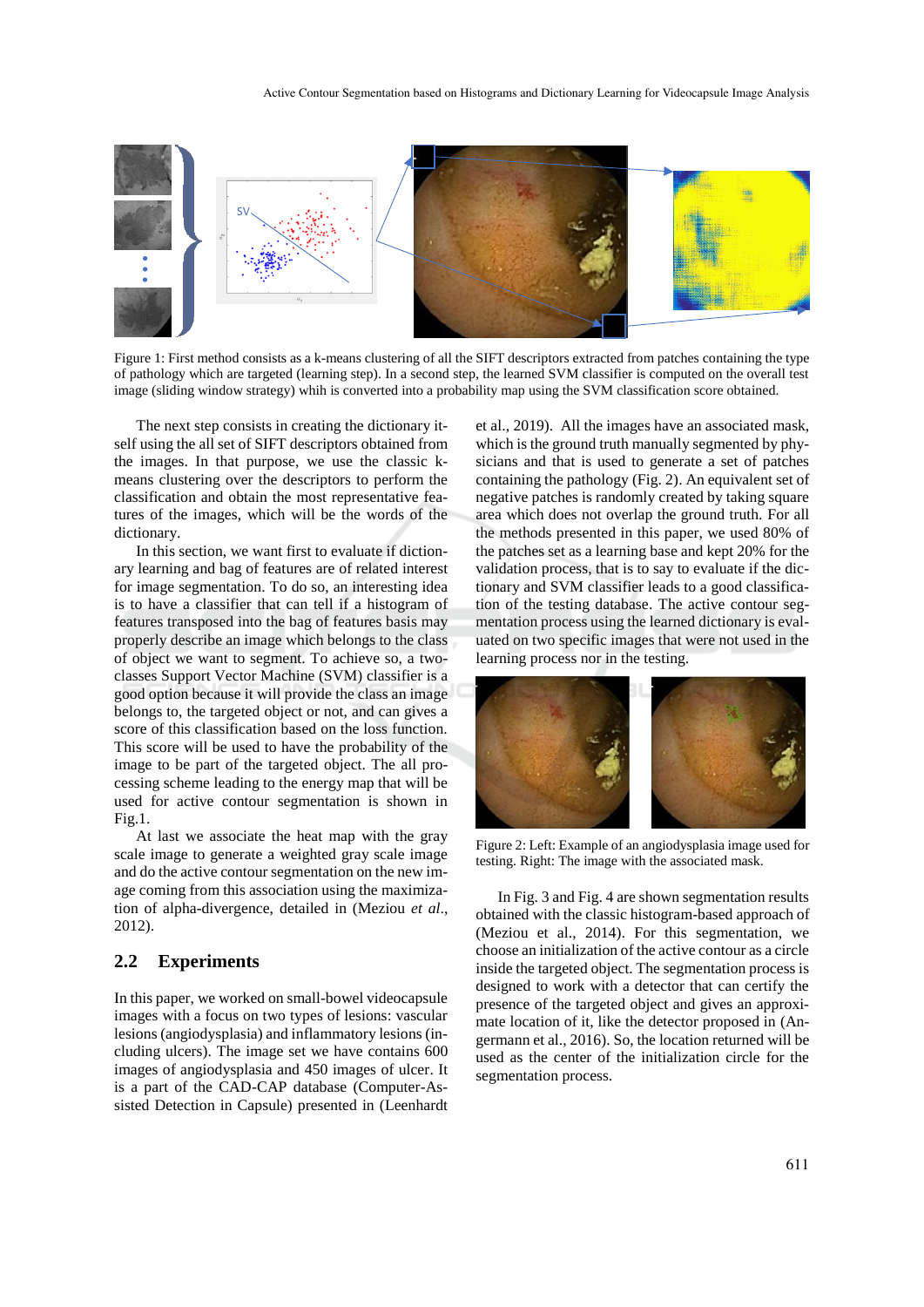

Figure 3: Segmentation done by the alpha-divergence method based on luminance alone. Red is the result ad green the ground truth segmentation.



Figure 4: Left: The ulcer image used with the associated segmentation (ground truth). Right: The segmentation done by the alpha-divergence method based on luminance alone.

The segmentation done using the alpha-divergence based on luminance alone, that is to say, the classic approach, doesn't lead to a satisfying result (80% of misclassified pixels) on this image, and does not converge (the process was manually stopped).

Condidering now the first approach proposed in this paper, to constitute the bag of features we need first to define the size of the dictionary (number of clusters for the k-means clustering), if it is obvious to have 256 clusters when using the luminance of pixels like for the alpha-divergence approach, it is not that simpleto determine the optimal size of the considered bag of features. To decide which size would lead to the best representation of the images, we tried several ones and evaluated the SVM classifier trained with the different dictionaries. The results are computed in Table 1 under the form of confusion matrices.

From those results one can notice that all dictionary sizes give high scores for the classification task. Nevertheless we chose the 4000-cluster one as it has the best results in terms of performance.

We propose to try our first method with two different bags of features, using two different dictionaries: The first one is based on chunk of gray scale images using only one patch for a given area presenting with a pathology. For the second, we augmented the size of the patches set by adding chunks of images but with a center shifted by 10%, for each direction, so we have five more patches in

Table 1: Result of the evaluation of the SVM classifier with several dictionary sizes.

| Number of<br>clusters | 500        | Predicted |            |
|-----------------------|------------|-----------|------------|
|                       |            | Target    | Background |
| Known                 | Target     | 0.91      | 0.09       |
|                       | Background | 0.10      | 0.90       |

| Number of<br>clusters | 1000       | Predicted |            |
|-----------------------|------------|-----------|------------|
|                       |            | Target    | Background |
| Known                 | Target     | 0.93      | 0.07       |
|                       | Background | 0.09      | 0.91       |

| Number of<br>clusters | 2000       | Predicted |            |
|-----------------------|------------|-----------|------------|
|                       |            | Target    | Background |
| Known                 | Target     | 0.94      | 0.06       |
|                       | Background | 0.06      | 0.94       |

| Number of<br>clusters | 4000       | Predicted |            |
|-----------------------|------------|-----------|------------|
|                       |            | Target    | Background |
| Known                 | Target     | 0.97      | 0.03       |
|                       | Background | 0.06      | 0.94       |



Figure 5: Example of chunk of images, top row is the chunk used for the first method, and bottom row is the four chunks added for the second method (from left to right shifts are left, right, up, down).

the positive set (Fig. 5). We also added the same amount of background images (negative examples) to keep a well balanced image set.

Considering the same initialization scenario as previously introduced for the classic luminance-histogram approach, the first method leads to a satisfying result with less than 30% of misclassified pixels (Fig. 6). But seams less robust that the second method that give stronger results with high probability on the target area and give less probability in the corner of the image where all the pixels are black (Fig. 7). This is from the fact that the second method has more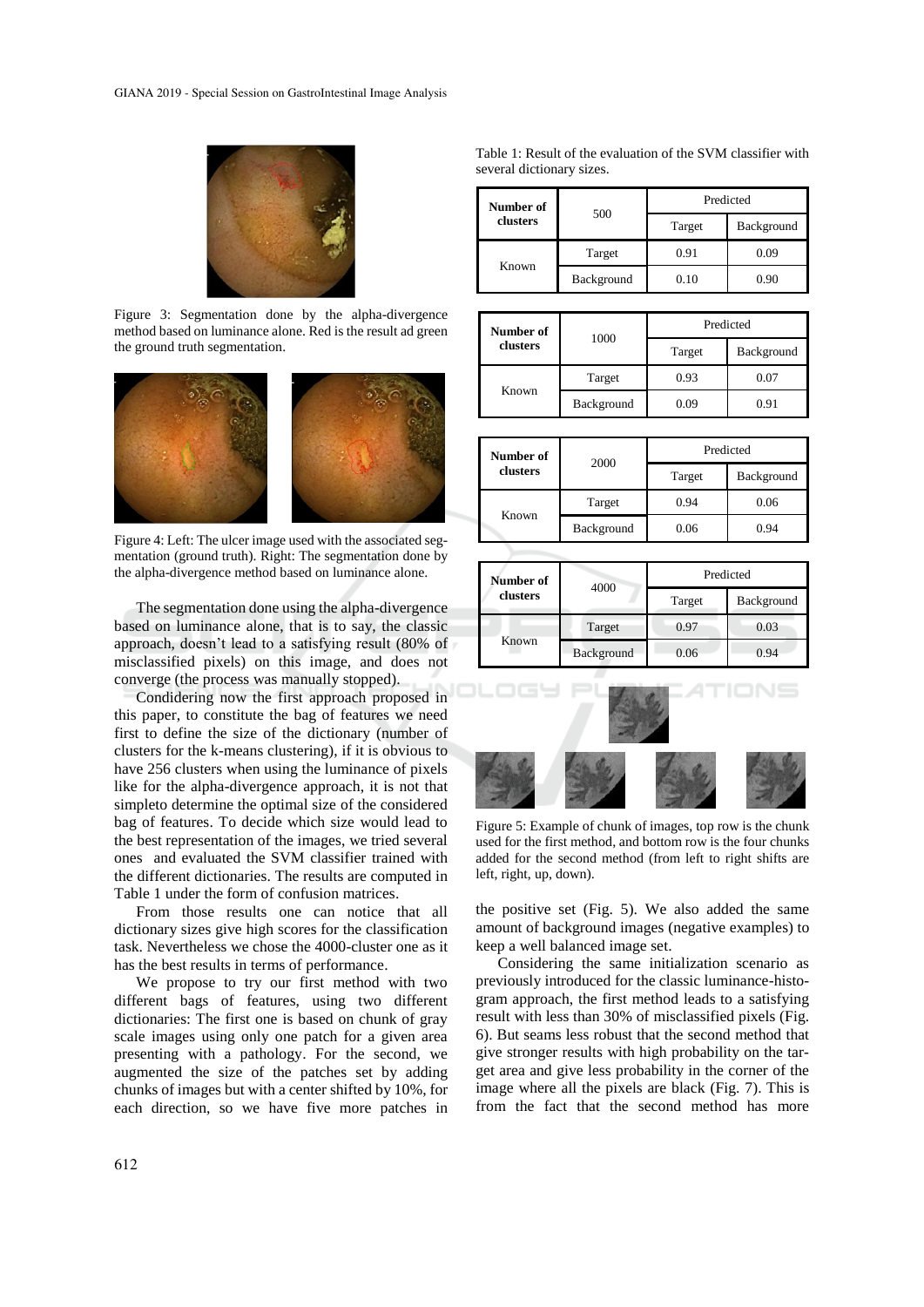

Figure 6: Example of the local probability method, using the first learned dictionary. Left: The probability map. Right: Obtained result at convergence.



Figure 7: Example of the local probability method, using the second learned dictionary. Left: The probability map. Right: The result.

background features, so it can better recognize them. Additionally, a key point of this method is in the fact that segmentation process has a convergence state, which was not the case with the only luminance based method.

We also challenged our method on a different targeted object, this time we want to segment an ulcer using the second dictionary method with more features extracted from every image from the data set. This example means to prove the robustness of the proposed method. To use the method with another type of targeted object, it is necessary only to change the bag of features dictionary with one providing a good representation of the targeted object. We can see that even if as the probability map seams chaotic, the result of the segmentation is promising (Fig. 8).



Figure 8: Example of the local probability method on an ulcer, using the second dictionary method. Left: The probability map. Right: The result.

From those results, we know that a method based on bag of features can provide satisfying results. But this method comes with a strong drawback in terms of the computation time: a probability map, in our examples, takes more than 1 hour to be computed for a 500x500 image (on a quad-core 3.3GHz), which is not compatible with a reasonable use of the method.

Moreover, if it demonstrates that Bags of Features can be efficiently used for patch classification, the segmentation process does not use the histogram directly which is not fully satisfying considering the work proposed in (Meziou *et al.*, 2014).

# **3 ACTIVE CONTOUR OPTIMIZTION USING HISTOGRAMS OF BAG OF FEATURES**

#### **3.1 Method**

Now that it has been demonstrated that a bag of features can be valuably used in the context of statistical region-based active contour segmentation, we can use them as the base histograms for the alpha-divergence method to improve the statistical representation of the image by replacing the histogram of luminance of the pixels by a histogram of our new bag of features representation of the image.

Here what we want to achieve is to create two references histograms, a histogram that represents the targeted object and another histogram representing what is not the targeted object (background). Those histograms need to be on the same bean-base, so we decided to use the same database we used previously (second dictionary with more features) as we know this bag of features is a good representation for the targeted object and the background.

As introduced previously, the objective is now to use the alpha-divergence approach in a competition scenario, that is to say that the distance between the reference histogram of the targeted object, and the histogram of the inner region of the segmentation and at the same time the distance between the reference histogram for the background and the one of the outer region will be minimized.

This new definition of the statistical representation of the inner and outer regions leads Eq. (6) for the energy J: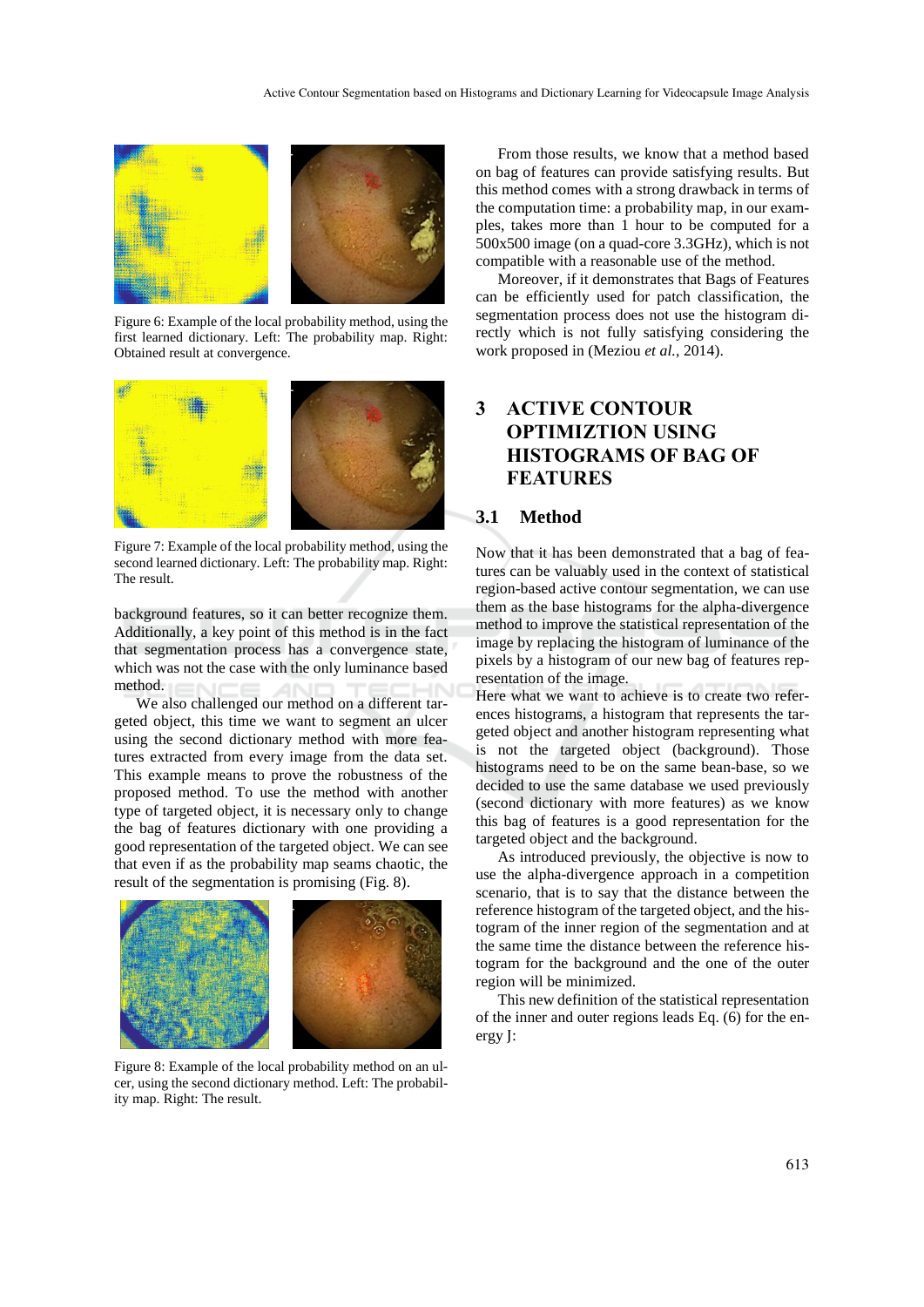$$
J(\Gamma, \Omega_{in}, \Omega_{out}) = \int_{\Re} \varphi_{\alpha}(p_{in}, p_{ref\_in}, \lambda_{BoF}) d\lambda_{Bo}
$$

$$
+ \int_{\Re} \varphi_{\alpha}(p_{out}, p_{ref\_out}, \lambda_{BoF}) d\lambda_{BoF} + \beta \int_{\Gamma} ds \quad (6)
$$

To compute the histograms, we will consider all the images that we manually segmented based on ground truth masks, and we represent them all in the dictionary base. If we take all the object patches and represent them in the dictionary base, we have a reference histogram which represent the occurrences of all the SIFT descriptors for the targeted object. For the background, we do the same but with patches that are not part of the targeted object. Fig. 9 shows the two reference histograms that are going to be used for the alpha-divergence active contour segmentation approach.



Figure 9: Example of histogram of the features for the target object (blue) and background (red).

Here we can see that the two histograms are different, with for instance the highly-represented features of the background different from the ones for the targeted object.

#### **3.2 Experiments**

To implement the use of the histograms of Fig. 9, at each iteration of the evolution process of the active curve, we compute the new histograms for the inner and outer regions and minimize the distance with the references (see Eq. (6)).

Fig. 10 shows segmentation results obtained on the same previously introduced image containing an angiodysplasia. With this new base histograms for the alpha-divergence method, the results are better than with luminance histograms. That method segment 99% of the targeted pixels, and has 45% of misclassified pixels, which is far less than the 80% of the



Figure 10: Example of segmentation done with the alphadivergence method based on bag of features.

alpha-divergence based on luminance alone, and the results are the same on both types of images. A key point here is the fact that this segmentation converges, unlike the one based on luminance.

The minimization results in a less fit segmentation on the object than the first method because the reference histograms are representations of a "BoF" region that contains the targeted object, so it is not as precise as a pixel-by-pixel computation. Nevertheless, it does not require as much time as the first method to compute.

Fig. 11 shows results obtained on the image containing an inflammatory lesion. Obtained result is quite satisfying and in this case, the final segmentation does not suffer as much as in the previous case of the "mean" effect related to the BoF representation.



Figure 11: Example of segmentation done with the alphadivergence method based on bag of features.

### **4 CONCLUSION**

In this paper, we proposed a method to improve a statistical-based active contour segmentation using the alpha-divergence family to assess the similarity between two images. The method uses a bag of features